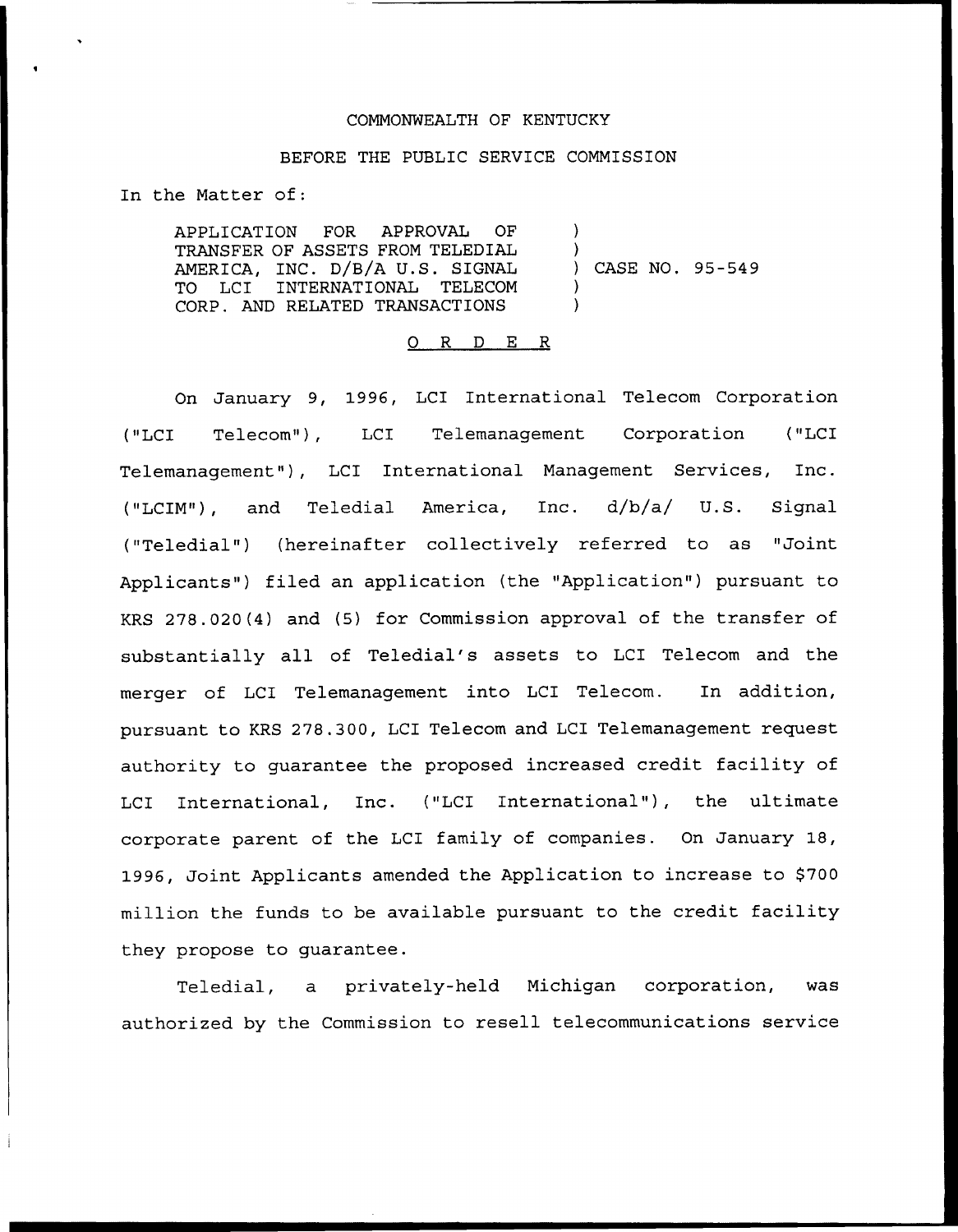in Case No.  $93-094.$ <sup>1</sup> LCI Telecom, a Delaware corporation, provides telecommunications services internationally as well as in 48 states, including Kentucky.<sup>2</sup> LCI Telecom is a wholly-owned subsidiary of LCIM which is, in turn, wholly-owned by LCI International. LCI Telemanagement, a Delaware corporation which is wholly-owned by LCI International, was formed for the purpose of facilitating the acquisition of the Corporate Telemanagement Group, Inc. in September 1995. LCI Telemanagement was authorized to provide telecommunications services in Kentucky in Case No. 95-  $248.3$ 

### THE PROPOSED TRANSFER AND MERGER

Pursuant to KRS 278.020(4), all persons are required to obtain Commission approval prior to the acquisition or transfer of ownership or control of a utility under the jurisdiction of the Commission. KRS 278.020 (5) prohibits any entity from acquiring control of a utility under the jurisdiction of the Commission without prior approval. The Commission finds that KRS 278.020(4)

 $\mathbf{1}$ Case No. 93-094, Application of Teledial America, Inc. for a Certificate of Public Convenience and Necessity to Provide Interexchange Telecommunications Services as a Facilities Based Nondominant Carrier, Final Order dated July 27, 1993.

 $\overline{a}$ LCI Telecom was authorized to provide service in Kentucky in Case No. 10090, Application of LiTel Telecommunications Corporation for a Certificate of Public Convenience and<br>Necessity to Provide Intrastate Long Distance Telephone<br>Service to the Public in the Commonwealth of Kentucky and for<br>the Establishment of Rates, Final Order dated Ma

 $\mathbf 3$ Case No. 95-248, Application for Authority to Transfer Control<br>of Corporate Telemanagement Group, Inc. to LCI International,<br>Inc. and LCI Telemanagement Corp and to Guarantee an<br>Associated Credit Facility, Final Order date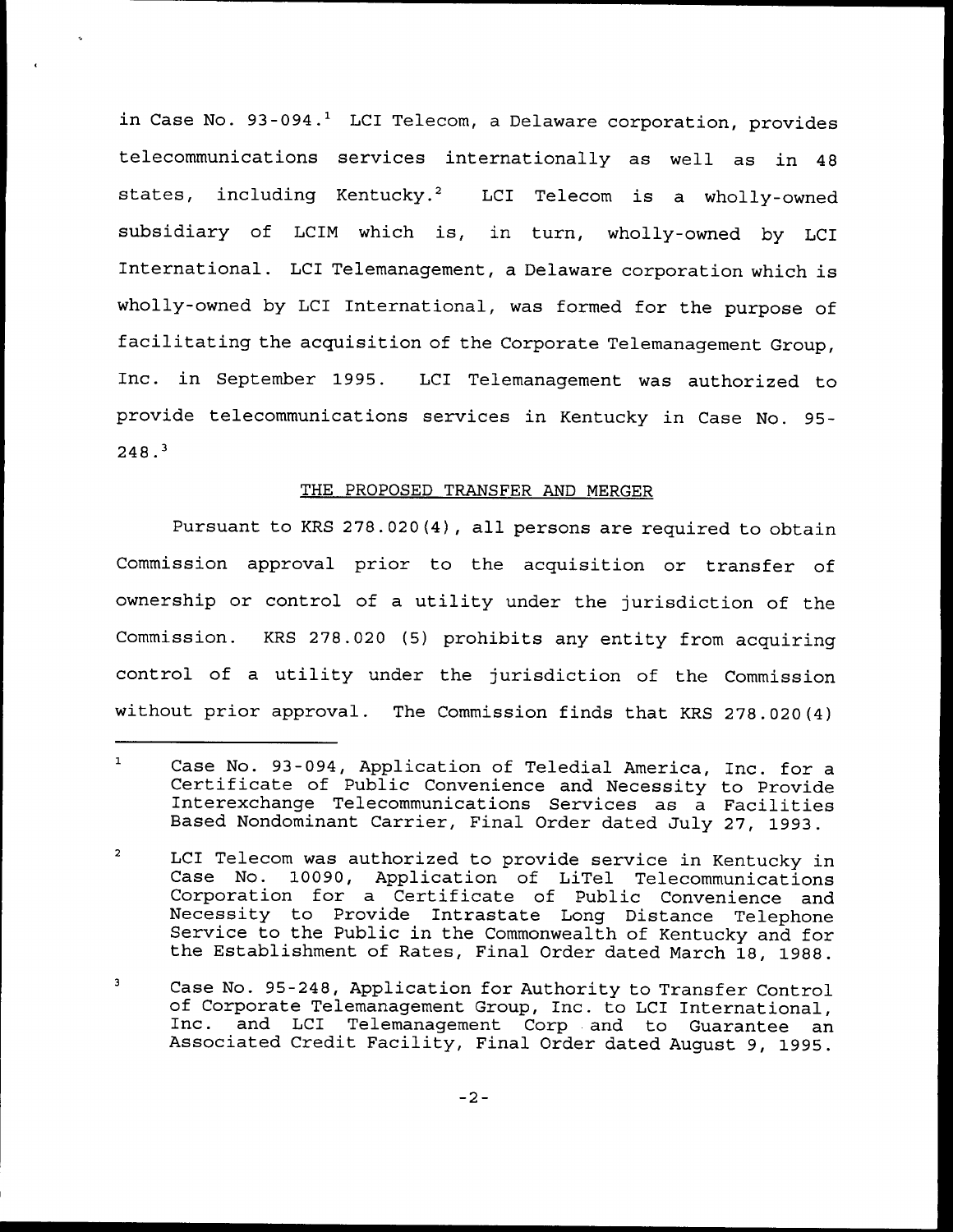and (5) are applicable to the proposed transfer of assets of Teledial to LCI Telecom. However, the proposed merger of LCI Telemanagement into LCI Telecom constitutes a corporate reorganization which is exempt from KRS 278.020(5) pursuant to KRS 278.020(6). Consequently, only KRS 278.020 (4), to which there is no exception for corporate reorganization, applies to the proposed merger of LCI Telemanagement into LCI Telecom.

Joint Applicants state that the proposed transfer of Teledial's long-distance business and substantially all of its assets to LCI Telecom, for approximately \$115 million, will be made in a seamless fashion that will not affect the provision of telecommunications services in Kentucky. On January 18, 1996, Joint Applicants filed a signed letter of intent setting forth the proposed terms of the transaction. They also have filed LCI International, Inc.'s most recent financial statements, including its Form 10-K for the fiscal year ended December 31, 1994 and its Form 10-Qs for the first three quarters of 1995, as filed with the Securities and Exchange Commission. In addition, Joint Applicants filed an Adoption Notice pursuant to 807 KAR 5:011, Section 11, in which LCI Telecom adopts the tariff of Teledial in effect on the date it acquires Teledial's business. Joint Applicants state that Teledial's customers will be sent appropriate and timely notice of the transaction.

The Commission finds that the proposed transfer of substantially all of Teledial's assets to LCI Telecom is consistent with the public interest and that it will occur in accordance with

 $-3-$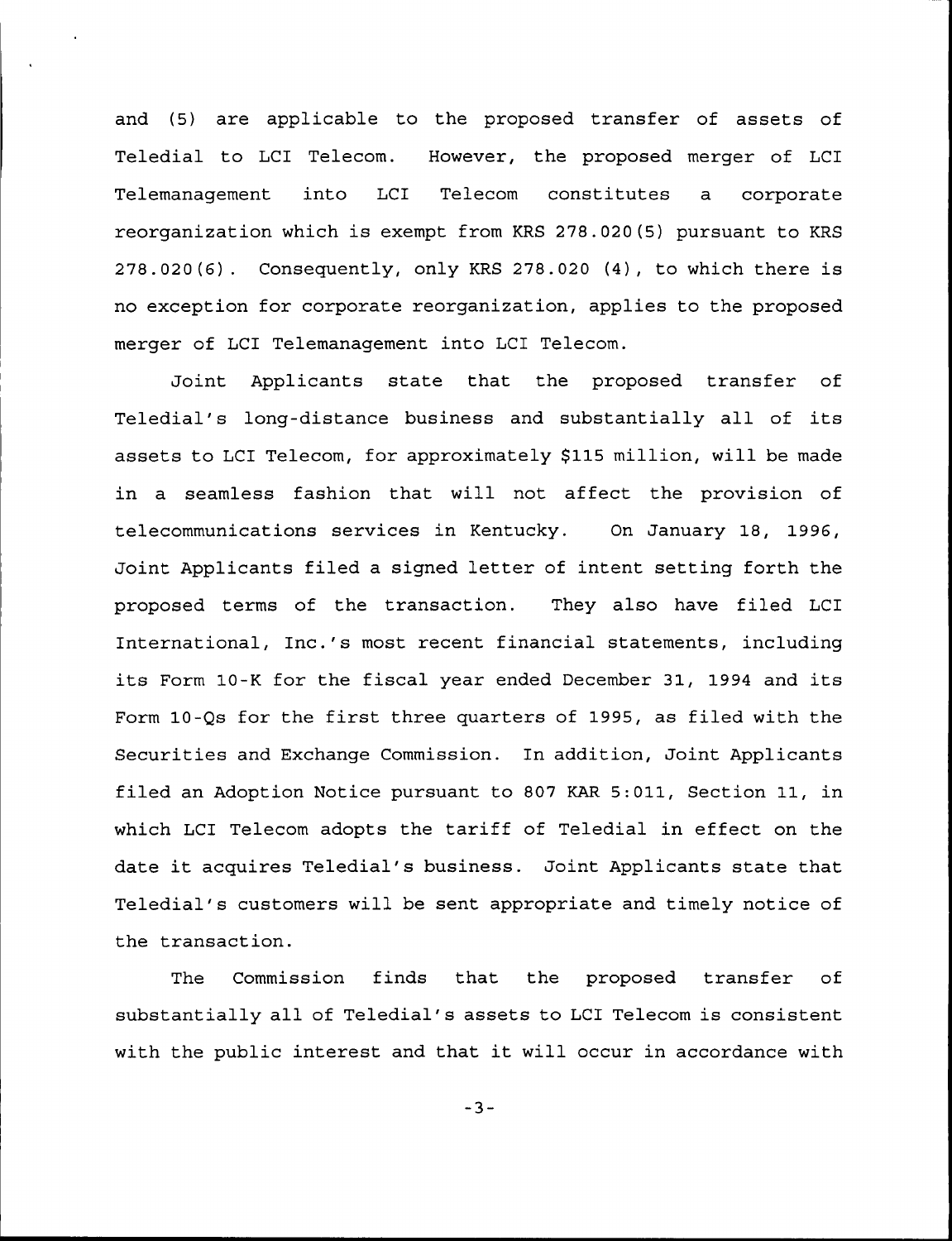law and for a proper purpose. The Commission has previously found, in Case No. 10090, that LCI Telecom possesses the financial, technical, and managerial abilities to provide reasonable service to the public. Based upon that finding, as well as upon the most recent financial statements of LCI International, Inc., filed by Joint Applicants on January 12, 1996, the Commission finds that the proposed transfer should be approved.

Joint Applicants also request Commission approval of a merger of LCI Telemanagement and LCI Telecom, LCI Telecom to be the surviving entity. Pursuant to the proposed merger, LCI Telecom would be the sole, regulated interexchange service provider of the LCI companies. Joint Applicants state that current LCI Telemanagement customers will not be adversely affected because LCI Telecom plans to amend its tariff to add all of LCI Telemanagement's services at current rate levels. LCI Telecom filed, on January 30, 1996, an Adoption Notice pursuant to S07 KAR 5:011 in which it adopts the tariff of LCI Telemanagement in effect on the date it acquires LCI Telemanagement's business.

As the Commission finds that LCI Telecom possesses the financial, technical, and managerial abilities to provide reasonable telecommunications service to the public, the proposed merger of LCI Telemanagement into LCI Telecom should be approved. Joint Applicants state that the exact timing of the merger is undecided and depends upon various factors, including the receipt of all requisite regulatory approvals. Consequently, LCI Telemanagement should continue to provide service in Kentucky

 $-4-$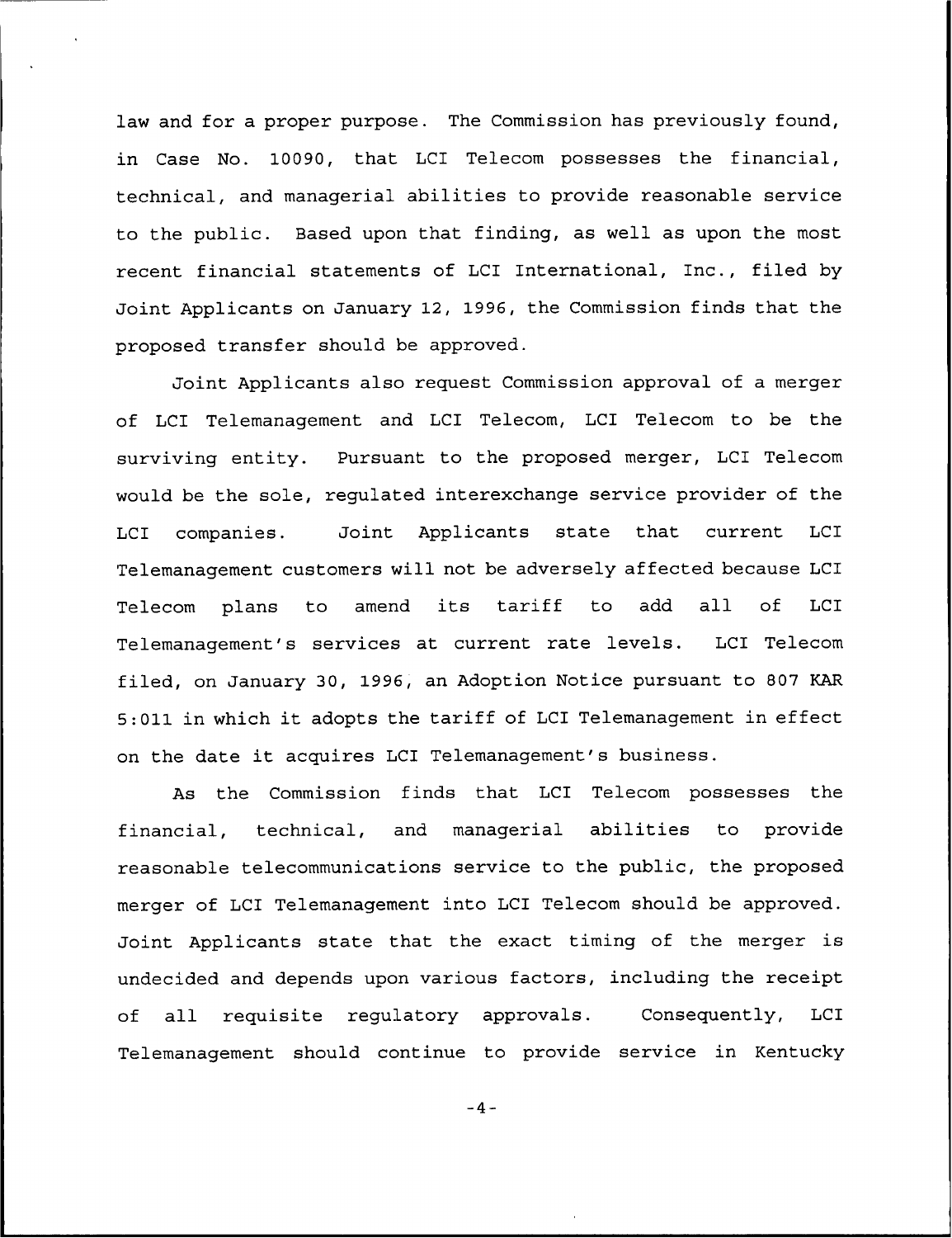pursuant to its tariff on file with the Commission until such time as the Commission is notified that the merger is complete.

# THE PROPOSED CREDIT FACILITY

Joint Applicants also request approval of the Amended and Restated Credit Agreement to be entered into by LCI International whereby the amount of the existing reducing revolving credit facility<sup>4</sup> will be increased to \$700 million. Joint Applicants filed, on January 9, 1996, <sup>a</sup> summary of terms and conditions of the proposed credit facility, and state that the proceeds will be used to refinance existing indebtedness, finance capital expenditures, make permitted acquisitions, provide general working capital for general corporate purposes, and finance the acquisition of Teledial as well as other contemplated transactions. The Credit Facility agreement continues to be managed by First Union National Bank of North Carolina and NationsBank of Texas, N.A. with a syndicate of other financial institutions continuing to participate in the agreement. LCI Telecom and LCI Telemanagement seek Commission approval to act as guarantors of the credit facility.

KRS 278.300(l) provides that no utility shall issue securities or evidence of indebtedness, or assume any obligation or liability in respect to the securities or evidence of indebtedness of any other person until it has been authorized to do so by the Commission. Here, jurisdictional utilities seek to assume

 $-5-$ 

The credit facility is guaranteed by LCI Telecom and LCI<br>Telemanagement, pursuant to authority granted by the 4 Telemanagement, pursuant to authority granted Commission in Case No. 95-248, to an amount of \$500 million.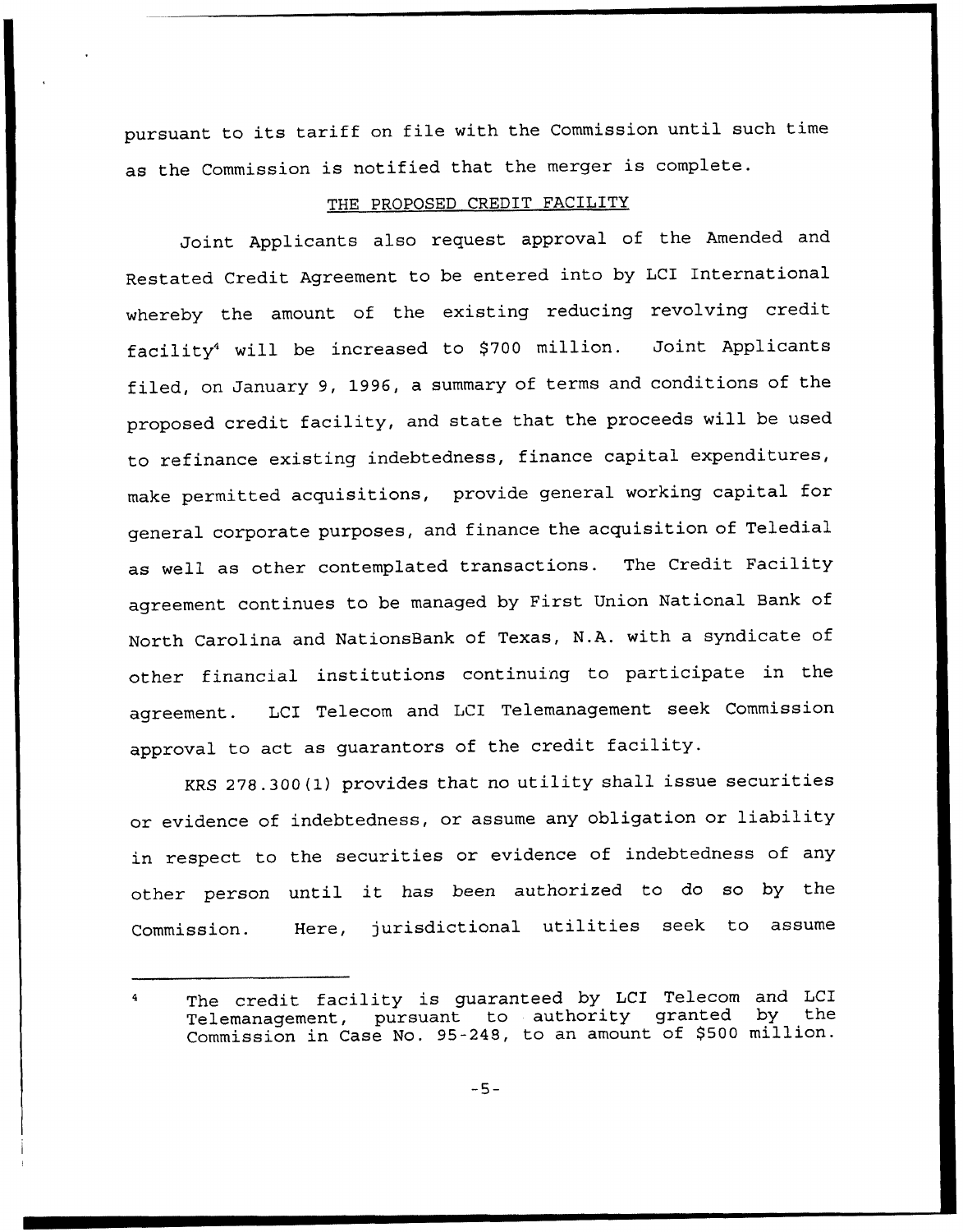obligations as guarantors of a credit facility of their corporate parent. Consequently, KRS 278.300 applies, and Commission approval is necessary.

The Commission, having considered the evidence of record and being sufficiently advised, finds that the jurisdictional utilities' assumption of obligations pursuant to the proposed credit facility is for lawful objectives within the corporate purposes of their operations, is necessary and appropriate for and consistent with the proper performance of their service to the public, will not impair their ability to perform that service, is reasonably necessary and appropriate for such purposes, and should therefore be approved.

The Commission, having considered the evidence of record and being sufficiently advised, HEREBY ORDERS that:

1. The proposed transfer of substantially all assets of Teledial to LCI International Telecom Corp. is approved.

2. Joint Applicants shall notify the Commission within 10 days of the date of closing of the transfer of Teledial or, in the alternative, shall notify the Commission if the proposed transaction does not occur.

3. Within 10 days of the closing of the transfer of Teledial, LCI Telecom shall file in its own name the tariff of its predecessor utility.

4. The proposed merger of LCI Telemanagement into LCI Telecom is approved.

 $-6-$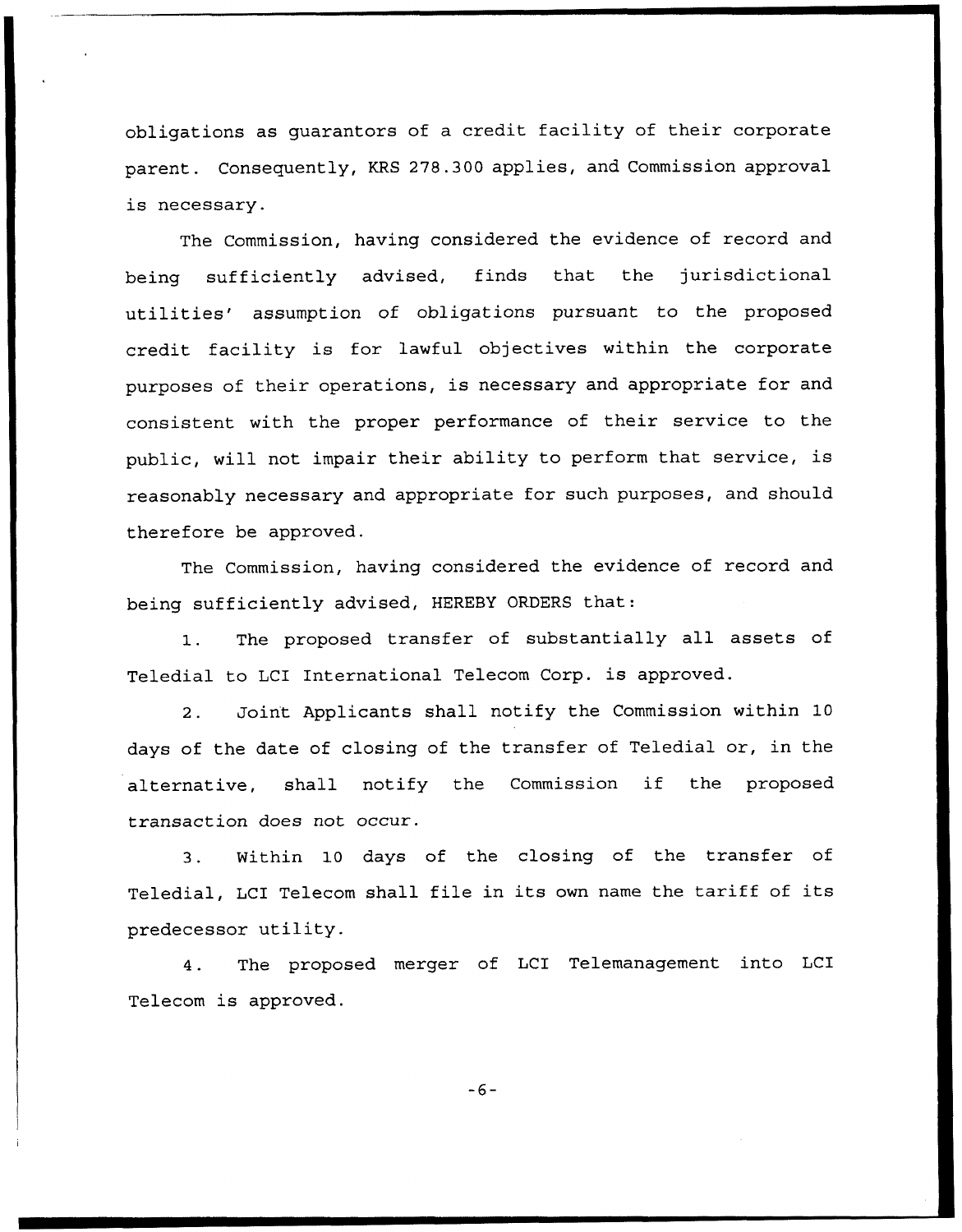5. Joint Applicants shall notify the Commission within 10 days of the closing of the proposed merger of LCI Telemanagement into LCI Telecom or, in the alternative, shall notify the Commission if the proposed transaction does not occur.

6. Within 10 days of the consummation of the proposed merger of LCI Telemanagement into LCI Telecom, LCI Telecom shall file in its own name the tariff of its predecessor utility.

7. Within 10 days of the consummation of the proposed merger of LCI Telemanagement into LCI Telecom, LCI Telecom shall file organizational charts reflecting all of LCI International, Inc.'s Kentucky telecommunications operations, all associated ownership interests, all associated corporate names, and all associated business names.

8. LCI Telecom and LCI Telemanagement are authorized, pursuant to KRS 278.300, to assume the obligations of the revolving credit facility described in their Application as amended on January 17, 1996.

9. The proceeds from the transactions authorized herein shall be used only for the lawful purposes as set out in the application.

Nothing contained herein shall be construed as a finding of value for any purpose or as a warranty on the part of the Commonwealth of Kentucky or any agency thereof as to the securities authorized herein.

 $-7-$